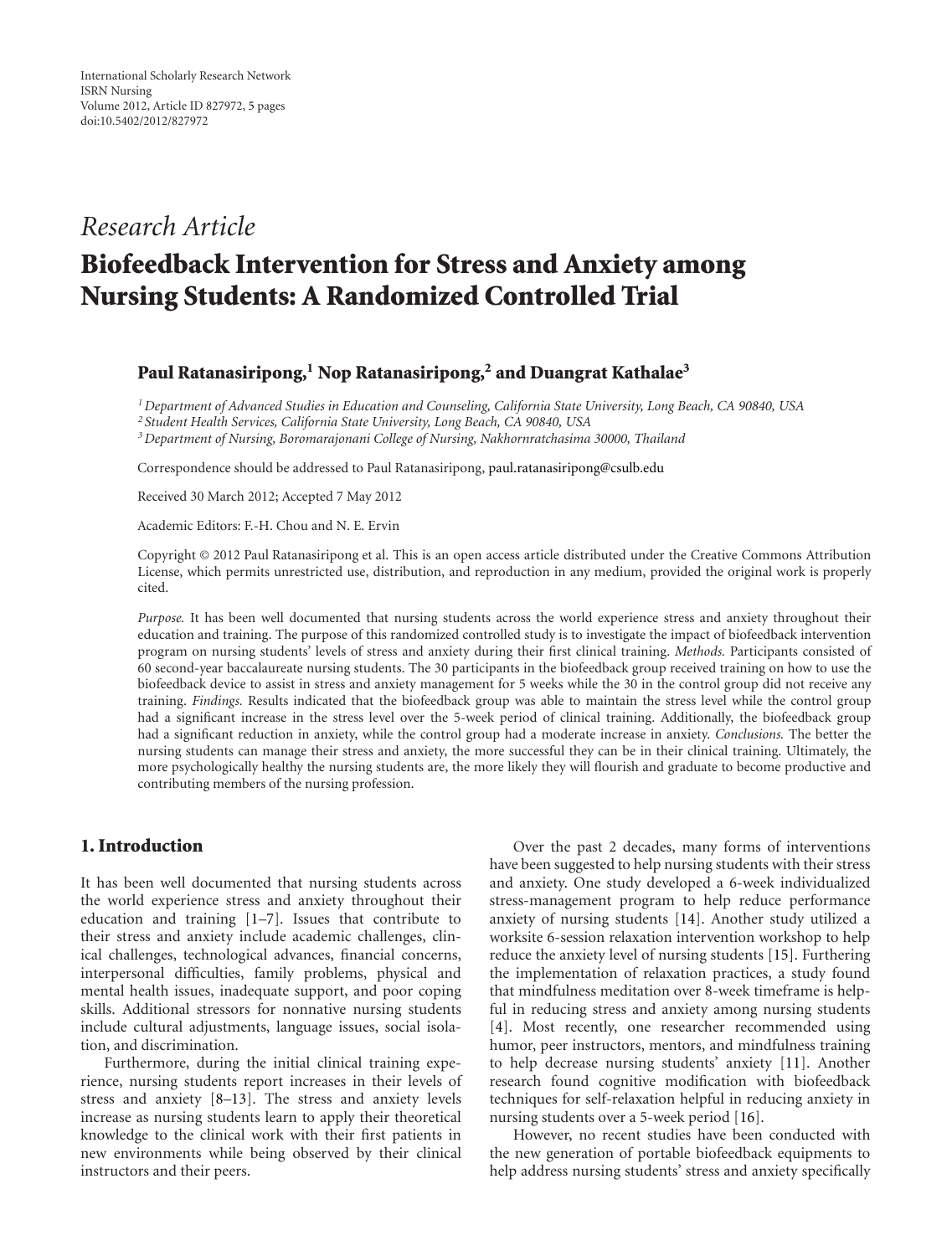during the beginning of the clinical training period. The purpose of this randomized controlled research study is to investigate the impact of an early biofeedback intervention program on the levels of stress and anxiety of secondyear baccalaureate nursing students as they begin their first clinical experience.

#### **2. Background**

*2.1. Stress and Anxiety.* Stress can be described as "physical, mental, or emotional strain or tension" as well as "a condition or feeling experienced when a person perceives that demands exceed the personal and social resources the individual is able to mobilize" [17]. Excessive stress interferes with the person's ability to function normally. According to Spielberger, states of anxiety are characterized by subjective feelings of nervousness, worry, tension, or apprehension, and by arousal of the autonomic nervous system (i.e., sweating, heart palpitation, muscle tension) [18]. Excessive anxiety also interferes with the person's ability to function normally.

Both stress and anxiety are ubiquitous among nursing students. Mimura et al. [19] found that nursing students in Japan and England have additional vulnerability to stress as well as higher level of stress when compared with the general college-student population. Tully [7] reported significant distress among nursing students in Ireland and found that second-year nursing students were significantly more distressed than first-year students.

During the first clinical experience of nursing students, stress and anxiety have been reported to be very high. Yucha et al. [20] reported that anxiety levels among nursing students in clinical setting were high compared to those nonnursing college students in the United States. Another study found high anxiety during clinical practice among nursing students in Canada [21]. Jimenez et al. [22] found that nursing students in Spain experience clinical training stressors more intensely than academic or external stressors and display more psychological symptoms than physiological symptoms. Specific stressors for nursing students as they encounter the new clinical rotation include fear of the unknown, implementation of technical skills, fear of specific rotation, and the writing of care plans [23].

*2.2. Biofeedback.* Biofeedback is a process of becoming aware of the body's physiological functions. Using specialized devices and sensors, the person can receive feedback on heart rate, skin temperature, brainwave activity, blood pressure, respiration, and muscle activity. Biofeedback training helps the person learn to modify physiological activity to improve health and performance [24]. Biofeedback training has been utilized to help with various conditions including anxiety, asthma, attention deficit hyperactivity disorder, chronic pain, depression, epilepsy, headache, hypertension, insomnia, irritable bowel syndrome, posttraumatic stress disorder, stroke, and urinary incontinence [25]. Different modalities of biofeedback training are used for the different conditions. Some of the widely used modalities include electromyographic (EMG), heart rate variability (HRV),

electrocardiogram (ECG), electroencephalograph (EEG), electrodermograph (EDA), and feedback thermometer.

The early use of biofeedback training with nursing students was in the 1970s. One study utilized EMG feedback training with nursing students in Ireland to help reduce anxiety [26]. Since then, there have been only a few studies that used biofeedback training with nursing students. Ohkuma examined the effects of evoking imagery to control skin temperature with biofeedback among nursing students in Japan [27]. Utz used auditory biofeedback training to lower muscle tension in nursing students in the United States while Prato helped American nursing students reduce test anxiety with a biofeedback-assisted relaxation training program [28, 29]. Thus far, no study has focused specifically on using biofeedback training with nursing students to manage stress and anxiety as they begin their clinical training.

For the present study with nursing students in clinical settings, portability and ease of use are the two important factors in selecting the biofeedback training type and device. Based on the previous review article of portable biofeedback devices [30], this study selected the emWave PSR device that uses the heart rate variability (HRV) measurement. HRV is the beat-to-beat variation in the heart rate. Measuring the individual's HRV is a noninvasive process as doing so only requires placement of the thumb on the pulse sensor of the portable emWave PSR device. In 3 steps, HRV biofeedback training helps the individual to (1) become aware of the involuntary HRV, (2) learn to control the HRV through slower breathing and positive emotions, and (3) achieve a heart-rhythm pattern associated with lower stress and anxiety-related symptoms.

#### **3. Methods**

*3.1. Design and Participants.* This randomized controlled study was conducted with second-year baccalaureate nursing students at a public nursing college in Thailand. The purpose of this research was to investigate the impact of biofeedback intervention on the stress and anxiety levels of nursing students as they begin their clinical training.

The participants for this study consisted of 60 secondyear baccalaureate nursing students. All of the participants were female. The age range for participants was between 18 and 21 years old (*<sup>M</sup>* <sup>=</sup> <sup>19</sup>*.*27, *SD* <sup>=</sup> <sup>0</sup>*.*61). The GPA range for participants was between 2.98 and 3.90 ( $M = 3.46$ ,  $SD =$ 0*.*22).

Sixty participants were selected based on a priori power analysis by G∗Power computer program [31]. Using parameters of 0.8 power, 0.75 moderate effect size, and 0.05 alpha, the sample size for*t*-test needed per group was 29 participants.

*3.2. Procedures and Instruments.* Once the nursing college's institutional review board approval was obtained, nursing students were recruited to participate in the study. Participants for this study were all adult volunteer nursing students. After the volunteer participants signed the informed consent forms, they were randomly assigned to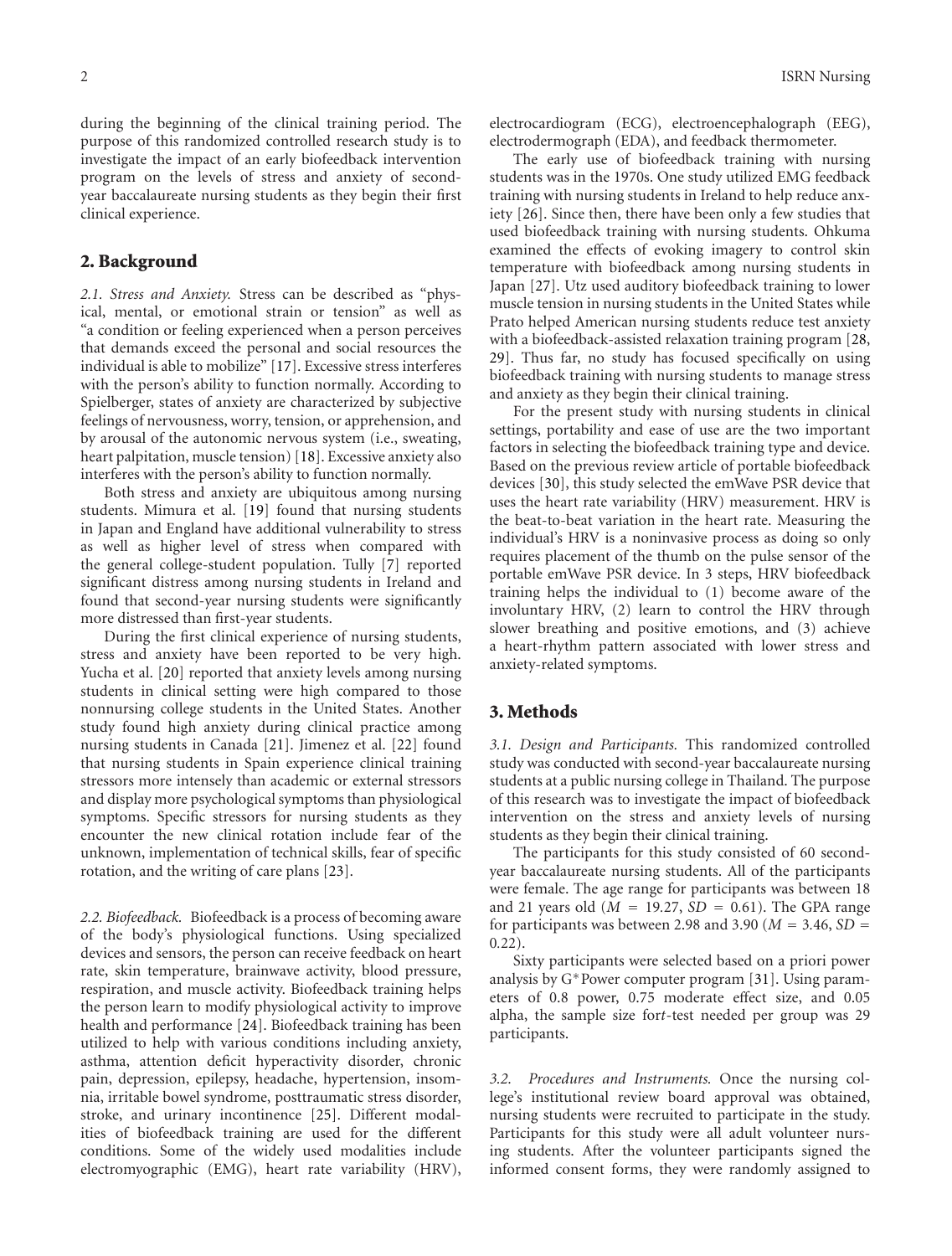either the biofeedback intervention group or the control group. All participants completed the pre-intervention and post-intervention surveys consisting of brief demographic information, Perceived Stress Scale, and State Anxiety Scale. The preintervention survey was completed at the beginning of the new school year, before classes and clinical training began. The post-intervention survey was conducted 5 weeks after the pre-intervention survey. An incentive of 150 Baht (local currency equivalent to 5 moderate meals) was given to each participant who volunteered for the study.

After completing the preintervention survey, the 30 participants in the biofeedback group received 2 training sessions led by the researchers on how to use the portable biofeedback device to assist in stress and anxiety management. Specifically, participants were trained to control the HRV through slower breathing and positive emotions. The portable biofeedback device provided immediate visual and auditory feedback to the participants to help them learn to control the HRV. After completing the training and being able to achieve a sustained heart-rhythm pattern associated with lower stress and anxiety-related symptoms, each nursing student in the biofeedback group was given a portable biofeedback device to use for 5 weeks. They were instructed to use the portable device for biofeedback training 3 times per day and record their practice time on the log. The 30 participants in the control group did not receive any training or device to use.

The Perceived Stress Scale (PSS) was used to assess participants' level of perceived stress in the past month [32]. The PSS contains 10 items using a 5-point Likert scale  $(0 = never, 4 = very often)$ . A higher score indicates a higher level of perceived stress. Several previous studies have used the PSS with nursing students [19, 33, 34]. The internal consistency (Cronbach's alpha) of the Perceived Stress Scale for the current sample was .77 for the preintervention and .80 for the postintervention.

The State Anxiety Scale from the State-Trait Anxiety Inventory was used to assess participants' current level of anxiety [18]. The State Anxiety Scale contains 20 items using a 4-point Likert scale  $(0 = not at all, 3 = very much so).$ A higher score indicates a higher level of current anxiety. Several previous studies have use the State Anxiety Scale with nursing students [6, 15, 35]. The internal consistency (Cronbach's alpha) of the State Anxiety Scale for the current sample was .93 for the preintervention and .91 for the postintervention.

#### **4. Results**

No significant differences in age and GPA were found between the biofeedback group and the control group (see Table 1). There were no significant differences in the preintervention Perceived Stress Scale and the preintervention State Anxiety Scale between the two groups.

*4.1. Stress.* In terms of stress, the biofeedback group had a very small and nonsignificant increase in the Perceived Stress Scale score over the 5-week period, while the control group

Table 1: Demographics and pretest scores for biofeedback group and control group.

| Variable      | Biofeedback group ( $n = 30$ ) Control group ( $n = 30$ ) $p = n$ |       |       |      |    |
|---------------|-------------------------------------------------------------------|-------|-------|------|----|
|               | М                                                                 | SD    | М     | SD   |    |
| Age           | 19.30                                                             | 0.70  | 19.23 | 0.50 | ns |
| <b>GPA</b>    | 3.46                                                              | 0.20  | 3.45  | 0.25 | ns |
| <b>Stress</b> | 13.47                                                             | 4.26  | 13.27 | 4.32 | ns |
| Anxiety       | 18.60                                                             | 10.25 | 16.40 | 8.34 | ns |

*ns*: not significant.

had a significant increase (see Figure 1). For the biofeedback group, the mean postintervention PSS score (*<sup>M</sup>* <sup>=</sup> <sup>13</sup>*.*77, *SD* <sup>=</sup> <sup>4</sup>*.*64) only slightly increased from the mean preintervention PSS score  $(M = 13.47, SD = 4.26)$ . For the control group, the mean postintervention PSS score (*<sup>M</sup>* <sup>=</sup> <sup>15</sup>*.*97, *SD* <sup>=</sup> <sup>4</sup>*.*37) significantly increased from the mean preintervention PSS score ( $M = 13.27$ ,  $SD = 4.32$ ). A pairedsample *t*-test for the control group indicated a significant increase in the PSS score:  $t(29) = 3.74$ ,  $p < .001$ . The Cohen's  $d = 0.62$ , a medium effect.

*4.2. Anxiety.* In the area of anxiety, the biofeedback group had a significant decrease in the State Anxiety Scale score over the 5-week period while the control group had a moderate increase (see Figure 2). For the biofeedback group, the mean postintervention state anxiety score ( $M = 13.70$ ,  $SD = 6.70$ ) was significantly lower than the mean preintervention state anxiety score  $(M = 18.60, SD = 10.25)$ . A paired-sample *t*-test for the biofeedback group indicated a significant decrease in the State Anxiety Scale score:  $t(29) = 2.93$ ,  $p <$ *.*01, Cohen's *<sup>d</sup>* <sup>=</sup> <sup>0</sup>*.*57 (a medium effect). For the control group, the moderate increase from the mean preintervention state anxiety score  $(M = 16.40, SD = 8.34)$  to the mean postintervention state anxiety score (*<sup>M</sup>* <sup>=</sup> <sup>19</sup>*.*00, *SD* <sup>=</sup> 8*.*69) was not statistically significant. When comparing the two groups, the biofeedback group had a significantly lower level of anxiety than the control group after the 5-week intervention,  $t(58) = 2.65$ ,  $p < .01$ , Cohen's  $d = 0.68$ , a medium effect.

#### **5. Discussion**

Based on the findings from previous studies, both stress and anxiety levels are expected to increase for nursing students when they begin their first clinical training if they do not receive any interventions. The results from this study demonstrate that the 5-week biofeedback training intervention not only kept the nursing students' stress levels from increasing, but also significantly reduced their levels of anxiety.

Nursing students in the Biofeedback Group were able to maintain the same level of stress over the 5-week period even though they experienced more stressors and demands from their new clinical training. Nursing students in the Control Group had a significant increase in their stress level over the same period. Additionally, nursing students in the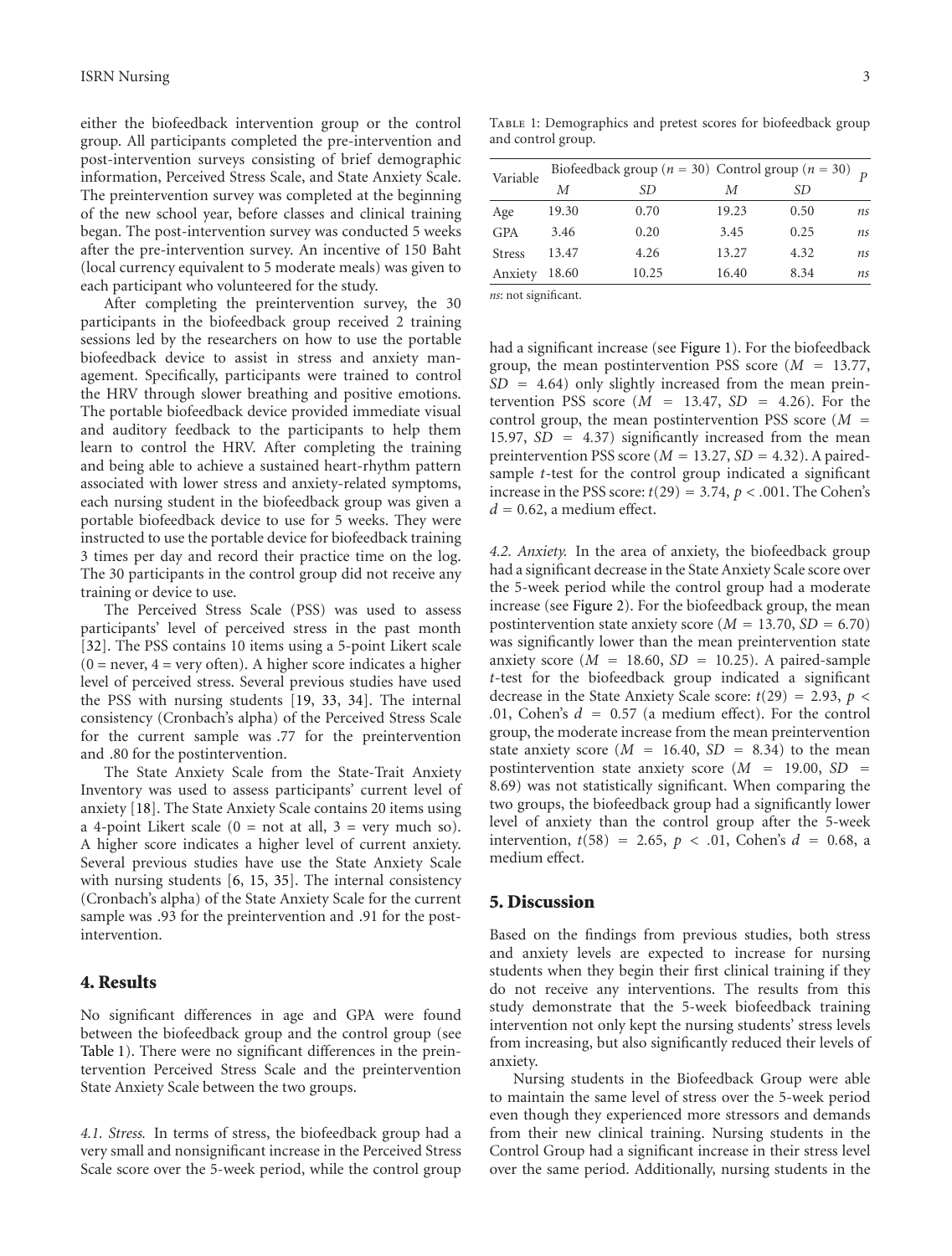

**Postintervention score** 

Figure 1: Pre- and postintervention mean scores for Perceived Stress Scale.



Figure 2: Pre- and postintervention mean scores for State Anxiety Scale.

Biofeedback Group had a significant decrease in their anxiety level over this 5-week period while those in the control group had a moderate increase in anxiety level.

*5.1. Implications.* It is very important for nurse educators to help nursing students manage their stress and anxiety in order to prevent additional problems. Ross et al. [36] found that nursing students who experience high stress tend to be depressed. High stress and anxiety in nursing students also negatively affect learning and academic performance by impeding memory, concentration, and problem solving skills [37]. Depression in nursing students often affects their ability to perform their clinical duties, their relationship with the patients, and their attitude toward the nursing profession. Likewise, if nursing students experience problems with concentration and problem solving, not only will they have a hard time getting through school, but also will they not be performing their nursing duties at optimum levels, which will affect the quality of patient care.

The positive results of the biofeedback training program from this study give nurse educators another tool to help augment the clinical training component of nursing education.

With limited investment in time and financial resources, a biofeedback training program could be set up to help improve the psychological well-being of nursing students as they begin their clinical training. Furthermore, nursing students will gain awareness of how the body works and how the body and mind are linked, ultimately providing them with a more comprehensive, participatory understanding of their patients.

In addition to using biofeedback training to help reduce anxiety, Suliman and Halabi [6] also found that critical thinking and self-esteem were negatively related to state anxiety. Nurse educators can train students in critical thinking skills as well as set up programs to help improve students' self-esteem to reduce the anxiety levels among nursing students. With an increased sense of self-efficacy via biofeedback training or critical thinking skills along with the mastery of each subject or clinical area through education and training, nursing students can keep stress and anxiety at bay and perform according to their potential.

*5.2. Limitations and Future Research.* This study was conducted only at one nursing college in one country. Future studies should consider replicating the study at multiple nursing colleges and multiple countries. Additionally, a follow-up study on the impact of the biofeedback training on stress, anxiety, and academic performance of nursing students after one to two years will help nurse educators to better understand the long-term efficacy of the biofeedback intervention program.

## **6. Conclusion**

With clinical training being one of the most vital components of the nursing education, it is imperative that nurse educators continue the effort to help nursing students manage their stress and anxiety during this important process. Biofeedback training is one tool that has been demonstrated to be effective in helping with this developmental journey. The better the nursing students can manage their stress and anxiety, the more successful they can be in their clinical training. Ultimately, the more psychologically healthy the nursing students are, the more likely they will flourish and graduate to become productive and contributing members of the nursing profession.

#### **References**

- [1] D. L. Beck and R. Srivastava, "Perceived level and sources of stress in baccalaureate nursing students," *Journal of Nursing Education*, vol. 30, no. 3, pp. 127–133, 1991.
- [2] L. J. Cook, "Inviting teaching behaviors of clinical faculty and nursing students' anxiety," *Journal of Nursing Education*, vol. 44, no. 4, pp. 156–161, 2005.
- [3] D. L. Junious, A. Malecha, K. Tart, and A. Young, "Stress and perceived faculty support among foreign-born baccalaureate nursing students," *Journal of Nursing Education*, vol. 49, no. 5, pp. 261–270, 2010.
- [4] Y. S. Kang, S. Y. Choi, and E. Ryu, "The effectiveness of a stress coping program based on mindfulness meditation on